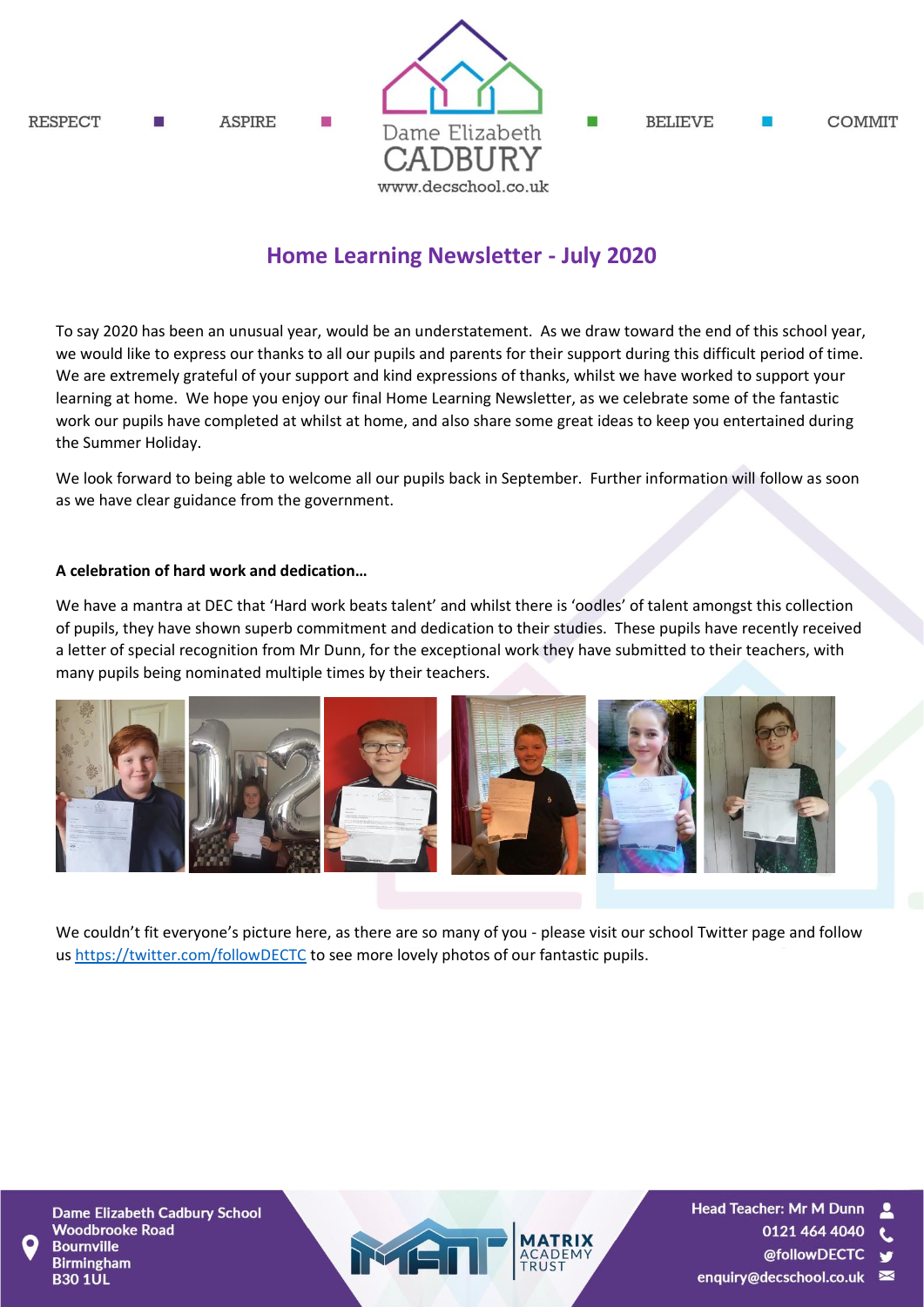# **Summer Pledge Challenge**

Although we may not have had the opportunity to complete Pupil Pledge activities whilst at school- there is nothing stopping you from ticking off those Pledge items during the school holidays.

Your teachers have been busy planning 'Pledge' related activities for you to take on and conquer over the summer holidays, to keep you busy!

Some of the activities may involve you getting creative in the kitchen (with supervision,) researching the history of Bournville, watching a theatre performance- online! Running 5k, writing a letter to your future-self, opening a bank account - there are so many exciting things to do and to achieve, despite the difficult year we have all had.

<https://www.nhs.uk/live-well/exercise/couch-to-5k-week-by-week/>

<https://www.londontheatre.co.uk/theatre-news/west-end-features/theatre-streaming-services-west-end-broadway-musicals>

#### <https://www.cft.org.uk/cft-at-home>

Keep a record of what you have done, whether it be a photo or a piece of work, and your form tutor can record it in school and put your points on in September. We will let you know when to bring your evidence in. In the meantime- we would love to see your photos of your summer activities, and Pledge achievements- if you would like us to see what you have been up to and are happy for us to share on Twitter, please send your pictures into [enquiry@decschool.co.uk](mailto:enquiry@decschool.co.uk) with a brief description of what you have been up to!

Your summer holiday activities and competitions will start during the last week of term, so remember to check the website on Monday 13th July <https://www.decschool.co.uk/working-at-home/>



# **Competition Time!**

**Why not enter one the competitions below…. We would love to hear how you get on…**

- **Black British History School Competition –** deadline 30th September 2020 Two categories: Under 16 and 16-25 year olds: https://www.100greatblackbritons.co.uk/competition.html
- **<https://foyleyoungpoets.org/-> deadline 31st July-** It is completely FREE to enter and you can enter as many poems as you wish. All entrants will receive a certificate for participating in this prestigious competition.
- **Into Film and Puffin –** deadline 3rd August 2020 7 12 year olds: https://www.intofilm.org/news-andviews/articles/puffin-big-dreams-on-screencompetition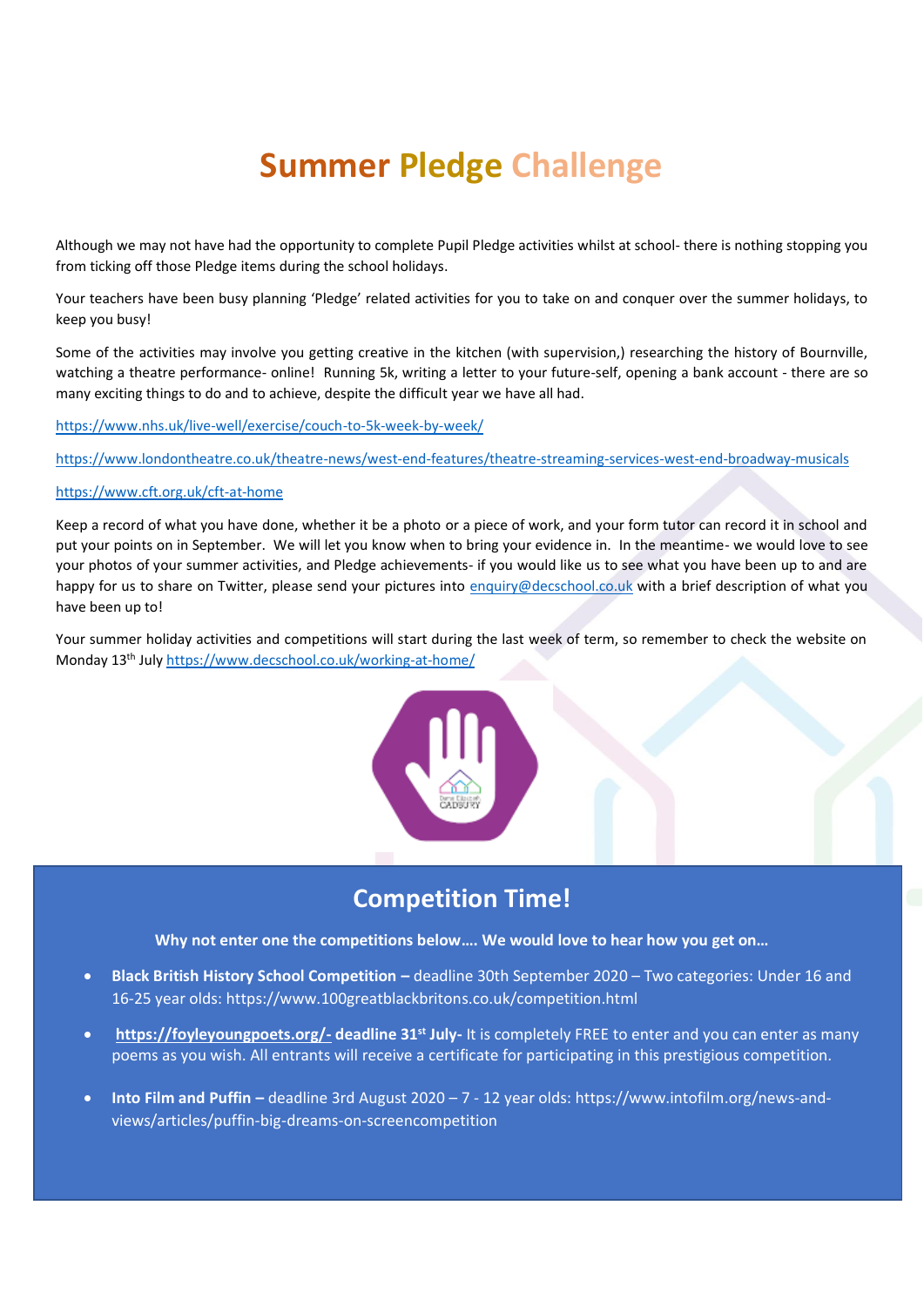## **International Day of Friendship - 30th July** [#ENDviolence](https://www.unicef.org/end-violence)

Our world faces many challenges, crises and forces of division — such as poverty, violence, and human rights abuses  $-$  among many others  $-$  that undermine peace, security, development and social harmony among the world's peoples.

To confront those crises and challenges, their root causes must be addressed by promoting and defending a shared spirit of human solidarity that takes many forms — the simplest of which is friendship.

Through friendship — by accumulating bonds of camaraderie and developing strong ties of trust  $-$  we can contribute to the fundamental shifts that are urgently needed to achieve lasting stability, weave a safety net that will protect us all, and generate passion for a better world where all are united for the greater good.



#### #ENDviolence, Spread Kindness

Worldwide, some 150 million students, half of all students 13 to 15 years of age, report having experienced peerto-peer violence in and around schools. For the observance of International Day of Friendship, UNICEF has released an exclusive BTS video that calls on young people to brighten someone's day with kindness (either in real life or on the internet, and sharing it for others to see), as part of UNICEF's campaign to #ENDviolence in and around schools.

Have a look at the UNICEF website and consider how you can bring more kindness and friendship to those whom you come into contact with.

## **Keep calm and carry on reading!**

#### **Help DEC Win £5,000 of National Book Tokens!**

The National Book Tokens prize draw is back! National Book Tokens are giving one lucky school £5,000 of National Book Tokens to spend on books for their library, enough to buy hundreds of books when schools reopen.

Visit [www.nationalbooktokens.com/schools](http://www.nationalbooktokens.com/schools) to nominate DEC - the more nominations we receive, the greater the chance we have of winning! Nominations are open until 31 July 2020.



**VIN £5,000** 

of National Book Tokens for your school library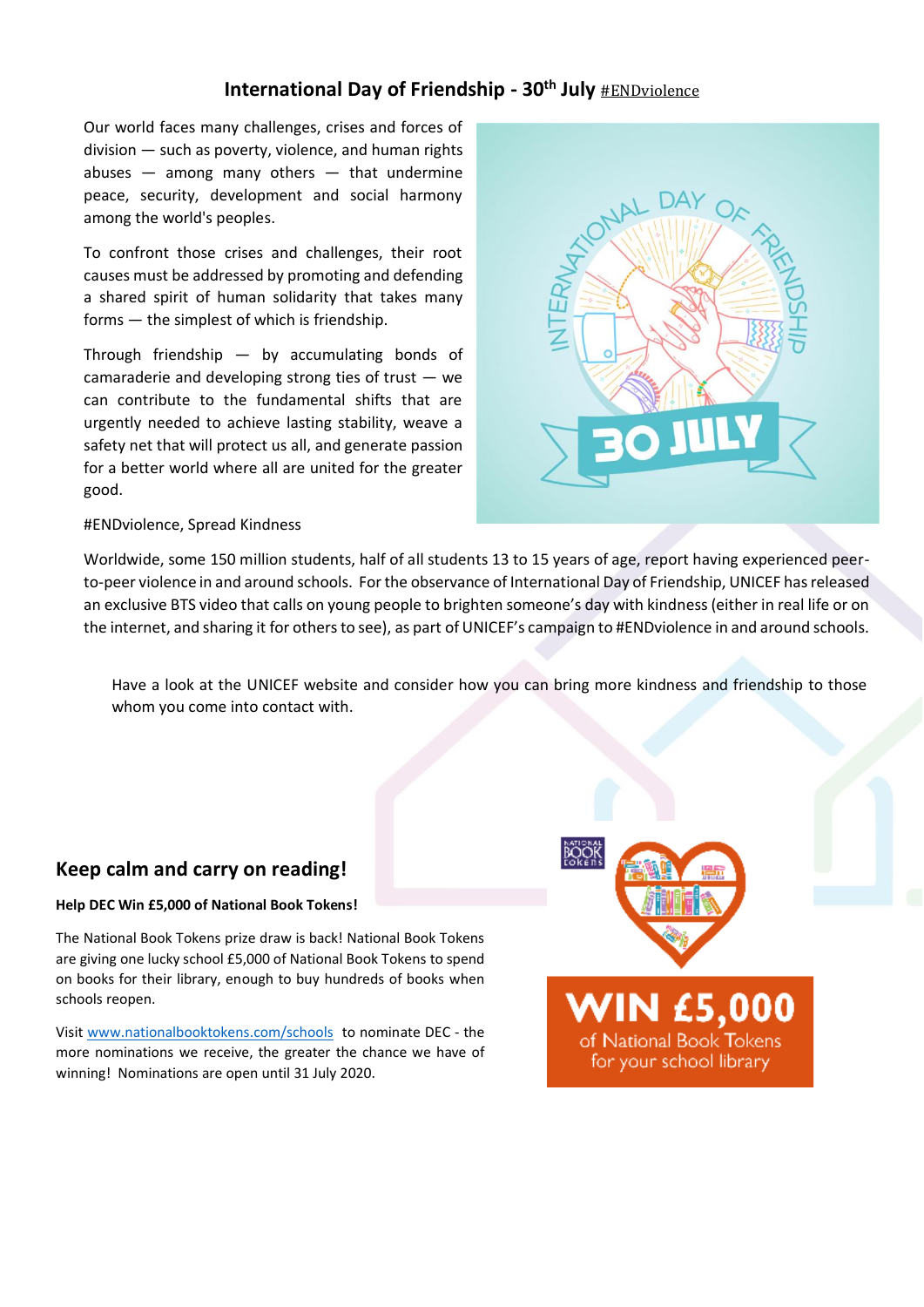# **DEC Reading Competition**



Why not have a go at reading a book, and writing a review?

Submit your entry t[o enquiry@decschool.co.uk](mailto:enquiry@decschool.co.uk) by 1<sup>st</sup> September. Winners will be announced in the new academic year. Not sure how to start? The BookTrust have some easy to follow guidance: [https://www.booktrust.org.uk/books-and](https://www.booktrust.org.uk/books-and-reading/tips-and-advice/writing-tips/writing-tips-for-teens/how-to-write-a-book-review/)[reading/tips-and-advice/writing-tips/writing-tips](https://www.booktrust.org.uk/books-and-reading/tips-and-advice/writing-tips/writing-tips-for-teens/how-to-write-a-book-review/)[for-teens/how-to-write-a-book-review/](https://www.booktrust.org.uk/books-and-reading/tips-and-advice/writing-tips/writing-tips-for-teens/how-to-write-a-book-review/)

To keep you reading during the summer months, we will be updating our reading section of the website with a few different resources, to keep you reading during the summer. It is really, really important to get into good habits with reading- and try to stick to a minimum of 20 minutes reading per day.

- The reading activities available here are a range of short extracts to make them manageable, with some comprehension questions to support reading for meaning.
- Additionally, we are regularly uploading editions on 'First News' which is a national news magazine aimed at young people. There are loads of interesting articles, news facts, as well as light-hearted items, which are great to read and discuss with your family.

If you like the idea of getting into a book whilst you're off school, but not sure where to star or what book to pick take a look at our reading lists on the school website [https://www.decschool.co.uk/reading/.](https://www.decschool.co.uk/reading/) Reading Rockets and Book Trust also have recommendations based on age and interests<https://www.booktrust.org.uk/books-and-reading/bookfinder/>

There are also some great recommendations here: [https://www.bbc.co.uk/cbbc/watch/bp-book-awards?collection=blue-peter](https://www.bbc.co.uk/cbbc/watch/bp-book-awards?collection=blue-peter-book-awards)[book-awards](https://www.bbc.co.uk/cbbc/watch/bp-book-awards?collection=blue-peter-book-awards) for all age groups!

#### **Continuing learning at home - guidance for pupils and parents:**

Teachers will have asked you to complete mini-tests and quizzes on Microsoft Forms, to help them see how you are getting on, so they can better understand what they need to plan for the next round of work. Please try your best to complete these. You can access them via the lesson PowerPoint and are easy to access on a tablet or mobile phone device. This will really help your teachers to see how confident you are on your work prior to September.

If you haven't managed to complete all of your home learning, do not worry. We do understand how difficult it has been, and rest assured we will catch-up when we are all back at school.

If you do want to have a look at the lessons you haven't managed to get to, we will keep the work on our school website, and even if you don't complete the activities, listening to the lessons (which you can do on your phone) may help you to prepare for returning to school.

Your teachers will be setting Pledge challenges and competitions over the summer holidays- you don't have to do all of them, but they are really fun and interesting- and we will be announcing the winners in September!

There are also many website available, that have a range of learning activities if you would like to stay busy during the summer holiday:

- **DfE Approved websites:** [https://www.gov.uk/government/publications/coronavirus-covid-19-online-education](https://www.gov.uk/government/publications/coronavirus-covid-19-online-education-resources/coronavirus-covid-19-list-of-online-education-resources-for-home-education)[resources/coronavirus-covid-19-list-of-online-education-resources-for-home-education](https://www.gov.uk/government/publications/coronavirus-covid-19-online-education-resources/coronavirus-covid-19-list-of-online-education-resources-for-home-education)
- **RE and PSHE resources** with a dyslexia font available for those who need it [www.truetube.com](http://www.truetube.com/)
- Mainly primary based resources, but could be useful for younger pupils with SEND need[s www.classroomsecrets.co.uk](http://www.classroomsecrets.co.uk/)
- **Careers advice** never too early to start thinking about your future[: www.bbc.co.uk/bitesize/careers](http://www.bbc.co.uk/bitesize/careers)
- **Touch typing** great for anyone, but particularly if you are eligible to use a laptop at school and in examinations [www.typingclub.com](http://www.typingclub.com/)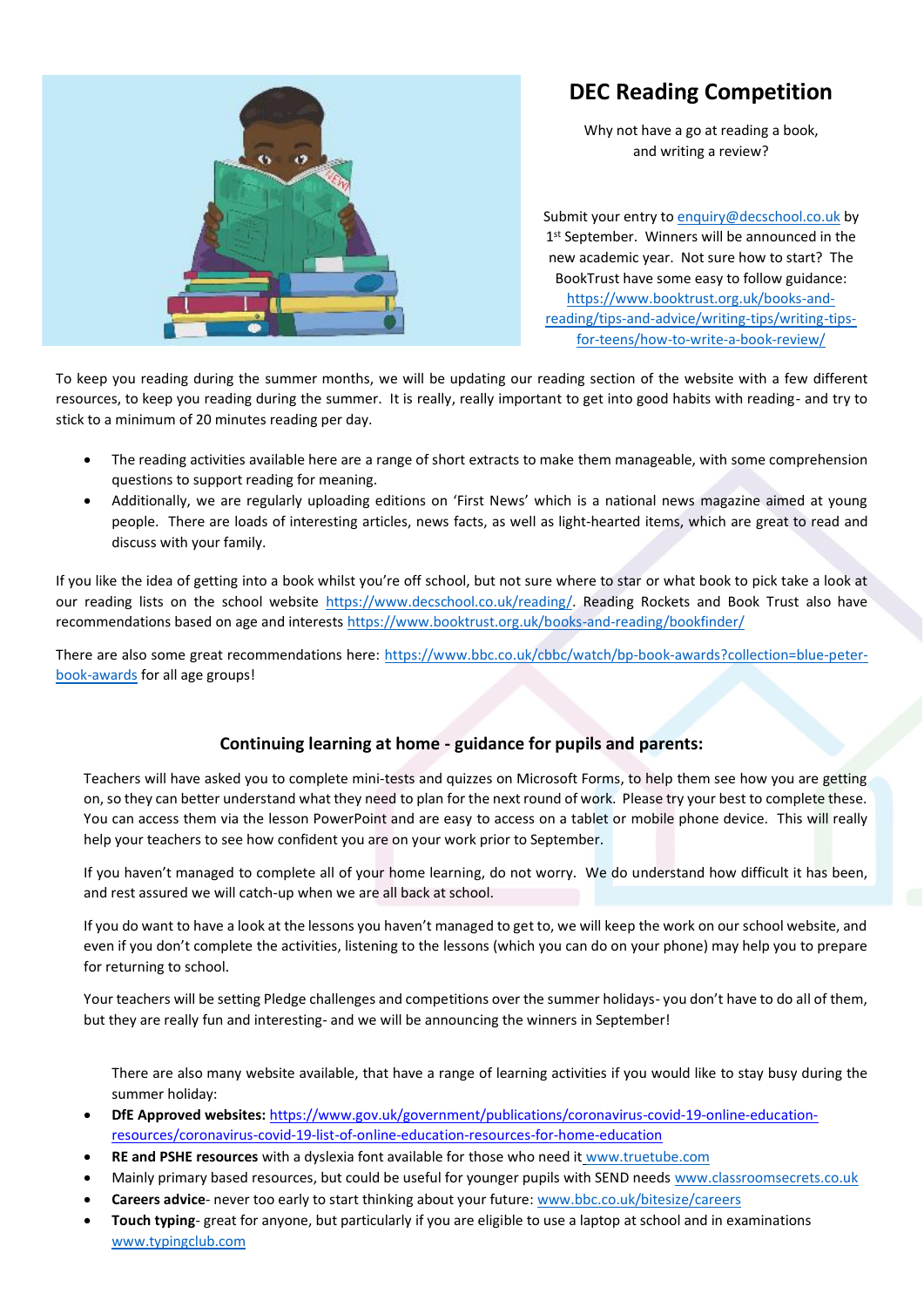- **The British Dyslexia Association** is running free webinars providing support for pupils with Dyslexia [www.bdadyslexia.org.uk/news.make-the-most-of-being-at-home-with-our-elearning](http://www.bdadyslexia.org.uk/news.make-the-most-of-being-at-home-with-our-elearning)
- **Futurelearn** has some excellent short online learning modules from Universities that are completely free. Great for our sixth formers<https://futurelearn.com/>
- **The Brilliant Club** has also launched free web based resources on a range of academic topics, study skills, and independent learning units[: www.thebrilliantclub/org/the-brilliant-club-for-pupils/info-for-pupils](http://www.thebrilliantclub/org/the-brilliant-club-for-pupils/info-for-pupils)



## **Further Help and Support during the holidays:**

StarLine is a national home learning helpline offering expert information and advice to parents and carers. Call 0330 313 9162 or send us a message

There are many forms of support available- if you are worried or concerned about your child during the holiday and would like some advice- please see links below for Starline and Kooth, as well as the government guidance. There is also further information available via our school website:<https://www.decschool.co.uk/safeguarding/>

<https://www.starline.org.uk/starblogs/>

[www.kooth.com](http://www.kooth.com/)

<https://www.forwardthinkingbirmingham.org.uk/services/13-pause>

[www.nhs.uk/oneyou/every-mindmatters/coronavirus-covid-19-staying-athome-tips/](http://www.nhs.uk/oneyou/every-mindmatters/coronavirus-covid-19-staying-athome-tips/)

[www.mentallyhealthyschools.org.uk](http://www.mentallyhealthyschools.org.uk/)

<https://www.childrenssociety.org.uk/coronavirus-information-and-support>

<https://www.minded.org.uk/>

[https://www.gov.uk/government/publications/covid-19-guidance-on-supporting-children-and-young-peoples](https://www.gov.uk/government/publications/covid-19-guidance-on-supporting-children-and-young-peoples-mental-health-and-wellbeing?utm_source=198a9e75-a418-4442-9102-7c714bd37c3c&utm_medium=email&utm_campaign=govuk-notifications&utm_content=immediate)[mental-health-and-wellbeing?utm\\_source=198a9e75-a418-4442-9102-](https://www.gov.uk/government/publications/covid-19-guidance-on-supporting-children-and-young-peoples-mental-health-and-wellbeing?utm_source=198a9e75-a418-4442-9102-7c714bd37c3c&utm_medium=email&utm_campaign=govuk-notifications&utm_content=immediate)

[7c714bd37c3c&utm\\_medium=email&utm\\_campaign=govuk-notifications&utm\\_content=immediate](https://www.gov.uk/government/publications/covid-19-guidance-on-supporting-children-and-young-peoples-mental-health-and-wellbeing?utm_source=198a9e75-a418-4442-9102-7c714bd37c3c&utm_medium=email&utm_campaign=govuk-notifications&utm_content=immediate)

[www.autismwestmidlands.org.uk](http://www.autismwestmidlands.org.uk/)

https://www.anxietyuk.org.uk/get-help/anxiety-information/autism-and-anxiety/